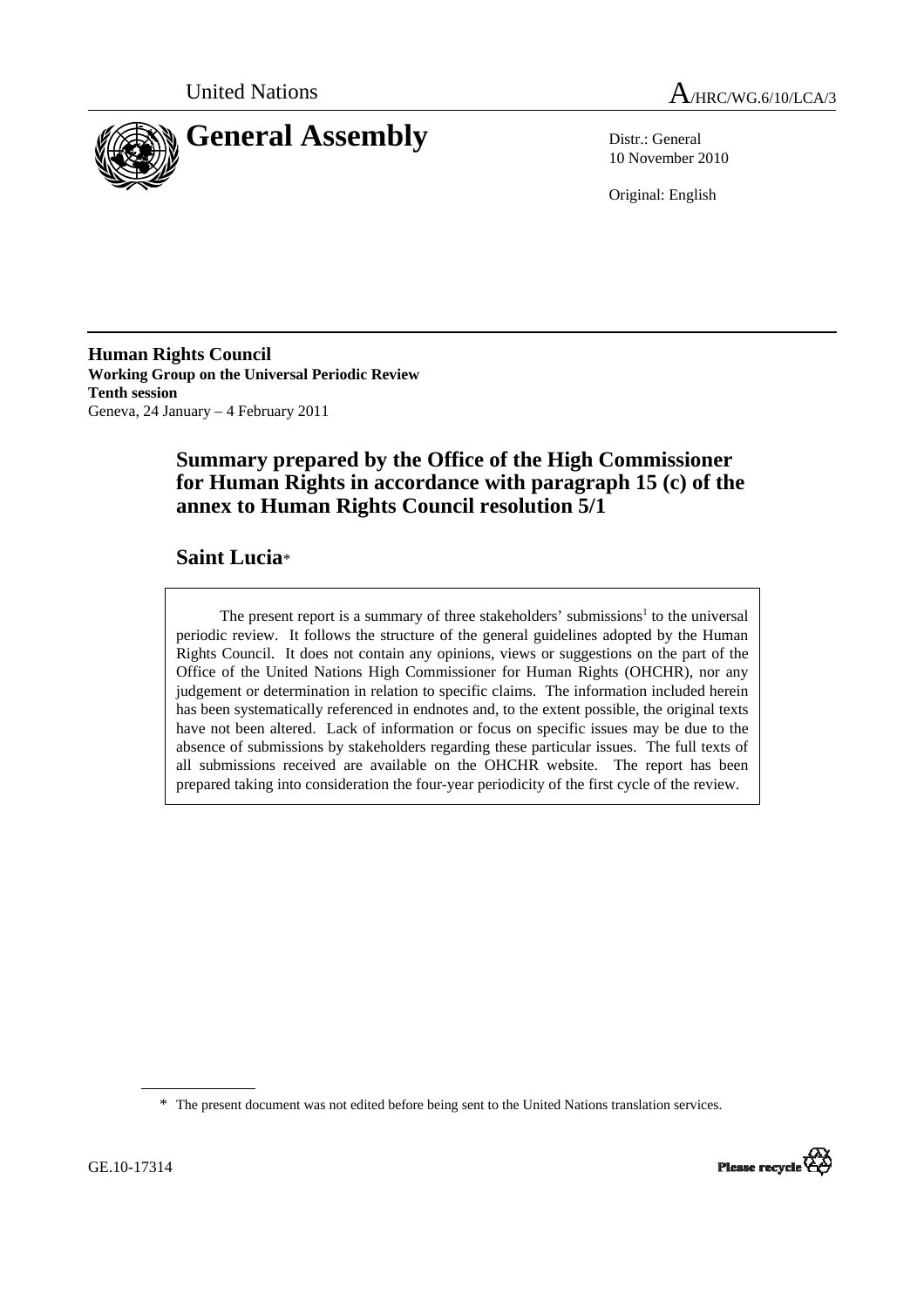### **I. Background and framework**

### **A. Constitutional and legislative framework**

1. United and Strong Inc. (USI) noted that the current constitution recognizes that every person in Saint Lucia is entitled to all fundamental rights and freedoms, and protects against discrimination based on sex, race, place of origin, political opinions, colour or creed, not including sexual orientation and gender identity.2

2. USI recommended that the Saint Lucia Constitutional Reform Commission speak to the discrimination within the constitution against individuals based on sexual orientation and gender identity. It noted that although the constitution has enshrined within it the principles of equality and non-discrimination of all persons, it is not the reality.<sup>3</sup> USI recommended that the right not to be discriminated against by virtue of one's sexual orientation and gender identity be expressly protected under the Constitution,<sup>4</sup> to encourage Saint Lucia to consider ways to combat discrimination against persons because of their sexual orientation and gender identity, and to protect lesbian, gay, bisexual and transgender citizens and to allow for redress or recourse.5

### **B. Institutional and human rights infrastructure**

3. USI called for a human rights commission to be set up in Saint Lucia to hold the Government accountable to amending or implementing its legislation in conformity with its international human rights obligations.<sup>6</sup>

### **II. Promotion and protection of human rights on the ground**

### **Implementation of international human rights obligations**

#### **1. Right to life, liberty and security of the person**

4. The Global Initiative to End All Corporal Punishment of Children (GIEACPC) noted that in Saint Lucia, corporal punishment is lawful in the home. It cited the Children and Young Persons Act (1972) which confirms "the right of any parent, teacher or other person having the lawful control or charge of a child to administer reasonable punishment to him".<sup>7</sup>

5. GIEACPC also noted that corporal punishment is lawful in public and private schools under the Education Act (1999) and the Children and Young Persons Act. Article 50 of the Education Act prohibits "degrading or injurious punishment" but allows for corporal punishment "where no other punishment is considered suitable or effective", it noted. While corporal punishment is unlawful as a sentence for a crime in the penal system, it is lawful as a disciplinary measure in penal institutions.<sup>8</sup>

6. GIEACPC further noted that corporal punishment is lawful in alternative care settings. The Boys Training Centre houses boys in need of care and protection, as well as those in conflict with the law, and the use of the cane is permitted. Corporal punishment is not prohibited in the Children (Care and Adoption) Bill, it added.<sup>9</sup>

7. GIEACPC highlighted the importance of prohibiting all corporal punishment of children in all settings, including the home, and urged the Government to ensure that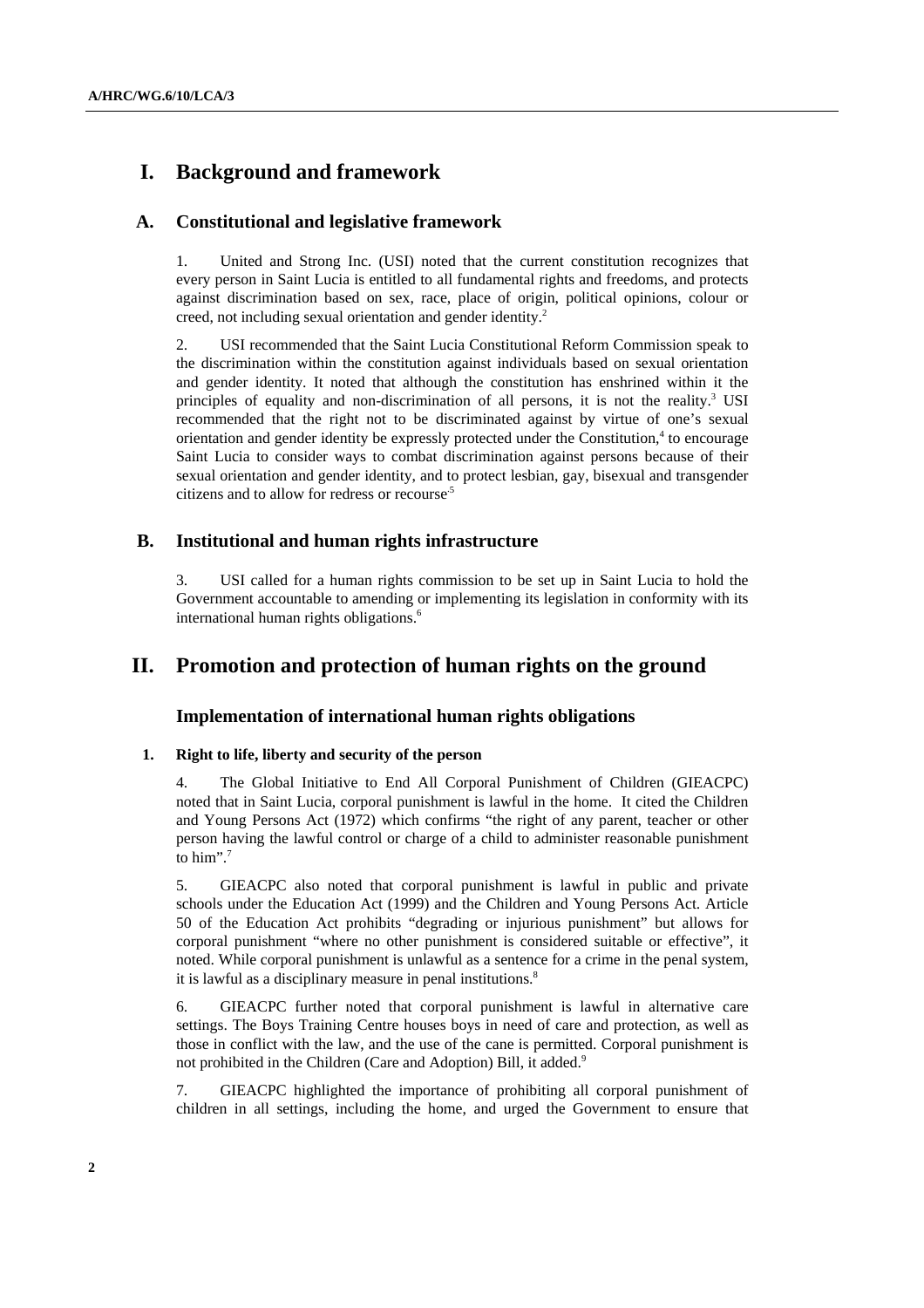current legal reforms explicitly prohibit all corporal punishment of children and repeal all legal defences for its use.<sup>10</sup>

8. USI urged Saint Lucia to ensure adequate protection for human rights defenders who work on issues related to acts of violence, discrimination, and human rights violations committed against persons because of their sexual orientation and gender identity.<sup>11</sup>

#### **2. Administration of justice and the rule of law**

9. GIEACPC noted that boys convicted of an offence may be sent to the Boys Training Centre, where "for minor offences committed in the schoolroom" they may be given "not more than two strokes with the cane on each hand" (Statutory Rules and Orders No.23, 1976, section 13). It noted that the draft Child Justice Bill does not prohibit corporal punishment in institutions accommodating children in conflict with the law

10. USI called for condemnation of acts of violence and human rights violations committed against persons because of their sexual orientation and gender identity. It urged Saint Lucia to investigate these acts and violations and to ensure that their perpetrators are brought to justice.<sup>12</sup>

#### **3. Right to privacy, marriage and family life**

11. USI noted that the law clearly states that for the purposes of prosecution, gross indecency will not apply to private acts between a consenting male and female adult. As a result, the law criminalizes private acts between male consenting adults, it added. It also noted that buggery specifically criminalizes male homosexual conduct, stating that the social effect of these two laws strengthens social stigma and discrimination against homosexuals. Notwithstanding that there are no penal sanctions against lesbian conduct, homosexual females are affected by the same social stigma and discrimination as their male homosexual counterparts, it added.<sup>13</sup>

12. USI indicated that whereas females have a stipulated age of consent males do not<sup>14</sup> and called for the sexual offences legislation to be reformed to set an age of consent for boys. $15$ 

#### **4. Right to social security and to an adequate standard of living**

13. USI stated that the existence of the buggery laws prohibits equal access to treatment, care and prevention by men who have sex with men. This hinders and prohibits a full and meaningful impact in combating HIV and AIDS.16

#### **5. Right to education**

14. Edmund Rice International (ERI) commended the Government of St. Lucia on its commitment to enabling its citizens to access their right to education and for the willingness some government departments have demonstrated to partner with the Centre for Adolescent Renewal and Education (C.A.R.E), a local non-governmental organisation, in the education and formation of these marginalized youth.<sup>17</sup>

15. ERI expressed concern that many young people find themselves out of their depth in the Secondary School environment. Their self-esteem suffers greatly as they are made to face realities that they are ill-equipped to handle. Dropping out of Secondary School with no obvious alternative is a constant quandary for some, it added. ERI recommended that the Government of St. Lucia look to develop and support programs directed towards the formation and education of marginalized youth in the country.18